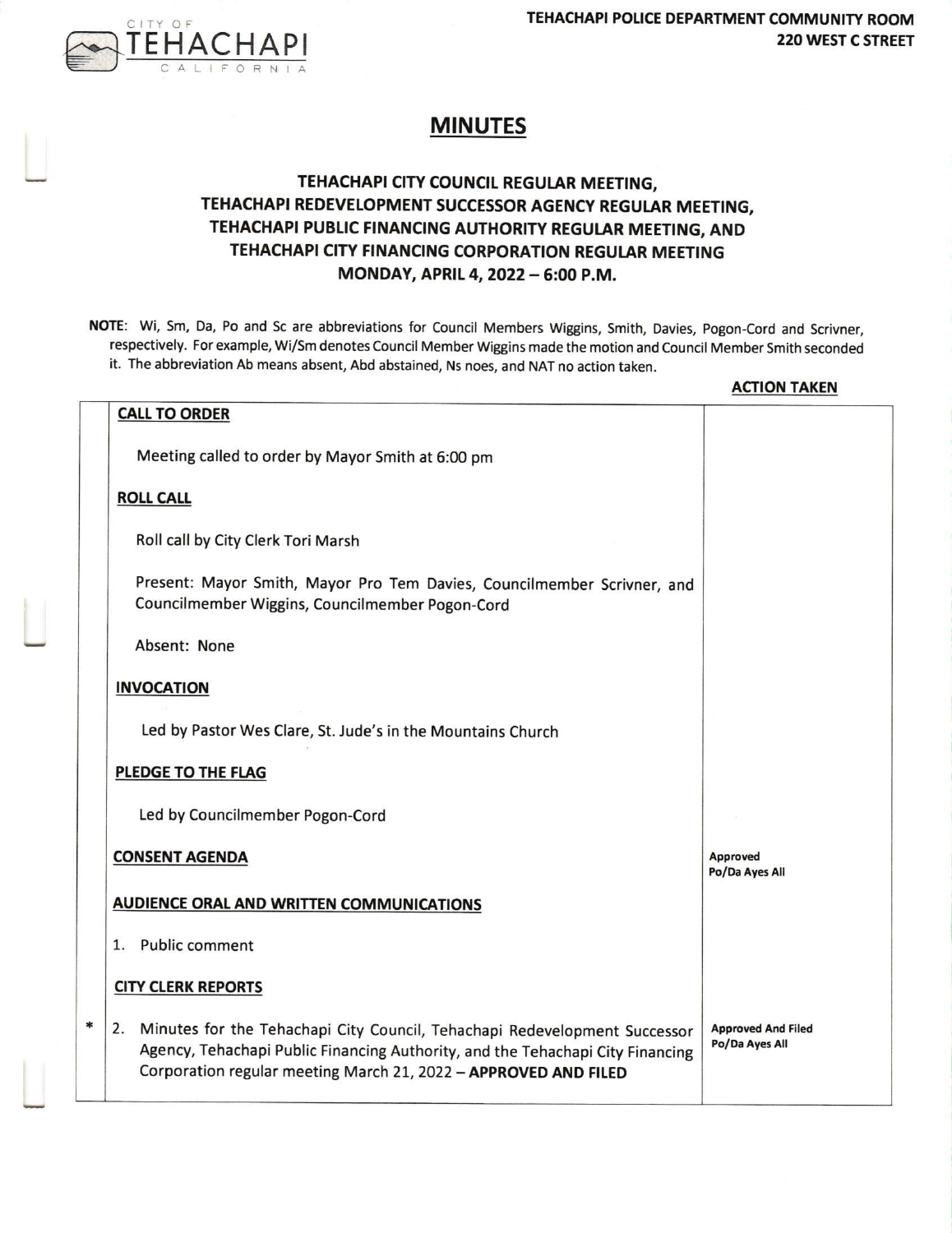Tehachapi City Council Regular Meeting— Monday, April 4, 2022 Tehachapi Redevelopment Successor Agency Regular Meeting Tehachapi Public Financing Authority Regular Meeting And Tehachapi City Financing Corporation Regular Meeting Meeting ACTION TAKEN

|        |    | 3. Second reading and adoption of an ordinance adopting revised city council<br>district voting boundaries - GENERAL SERVICES DIRECTOR ASHLEY WHITMORE<br>GAVE STAFF REPORT; ADOPTED ORDINANCE NO. 22-05-770 OF THE CITY<br>COUNCIL OF THE CITY OF TEHACHAPI ADOPTING REVISED CITY COUNCIL<br><b>DISTRICT VOTING BOUNDARIES</b> | Adopted Ordinance No. 22-05-<br>770 Of The City Council Of The<br><b>City Of Tehachapi Adopting</b><br><b>Revised City Council District</b><br><b>Voting Boundaries</b><br>Wi/Po Ayes All |  |
|--------|----|---------------------------------------------------------------------------------------------------------------------------------------------------------------------------------------------------------------------------------------------------------------------------------------------------------------------------------|-------------------------------------------------------------------------------------------------------------------------------------------------------------------------------------------|--|
|        |    | <b>FINANCE DIRECTOR REPORTS</b>                                                                                                                                                                                                                                                                                                 |                                                                                                                                                                                           |  |
| $\ast$ |    | 4. Disbursements and bills for March 15, 2022 through March 30, 2022 -<br><b>AUTHORIZED PAYMENTS</b>                                                                                                                                                                                                                            | <b>Authorized Payments</b><br>Po/Da Ayes All                                                                                                                                              |  |
|        |    | 5. Disbursements and bills for RSI Petroleum for March 15, 2022 through March<br>30, 2022 - AUTHORIZED PAYMENTS                                                                                                                                                                                                                 | <b>Councilmember Davies Recused</b><br><b>Himself Due To A Potential</b><br>Conflict Of Interest. He Is An<br><b>Employee Of RSI Petroleum.</b>                                           |  |
|        |    |                                                                                                                                                                                                                                                                                                                                 | <b>Authorized Payments</b><br><b>Sc/Po Motion Carried</b><br>Abd Da                                                                                                                       |  |
|        |    | 6. 2021/22 Mid-Year Budget Adjustments - FINANCE DIRECTOR HAMED JONES<br>GAVE STAFF REPORT; APPROVED THE 2021/22 MID-YEAR BUDGET<br><b>ADJUSTMENTS AS PRESENTED</b>                                                                                                                                                             | Approved The 2021/22 Mid-Year<br><b>Budget Adjustments As</b><br>Presented<br>Da/Po Ayes All                                                                                              |  |
|        |    | DEVELOPMENT SERVICES DIRECTOR REPORTS                                                                                                                                                                                                                                                                                           |                                                                                                                                                                                           |  |
|        |    | 7. Snyder Avenue GAP Closure Project - Notice of Completion - DEVELOPMENT<br>SERVICES DIRECTOR JAY SCHLOSSER GAVE STAFF REPORT; APPROVED THE<br>NOTICE OF COMPLETION FOR THE SNYDER AVENUE GAP CLOSURE PROJECT<br>AND DIRECTED STAFF TO RECORD SAME                                                                             | <b>Approved The Notice Of</b><br><b>Completion For The Snyder</b><br><b>Avenue Gap Closure Project And</b><br><b>Directed Staff To Record Same</b><br>Sc/Wi Ayes All                      |  |
|        |    | <b>CITY MANAGER REPORTS</b>                                                                                                                                                                                                                                                                                                     |                                                                                                                                                                                           |  |
|        | 8. | Report to Council regarding current activities and programs - VERBAL REPORT                                                                                                                                                                                                                                                     |                                                                                                                                                                                           |  |
|        |    | <b>COUNCILMEMBER REPORTS</b>                                                                                                                                                                                                                                                                                                    |                                                                                                                                                                                           |  |
|        |    | <b>CLOSED SESSION</b>                                                                                                                                                                                                                                                                                                           |                                                                                                                                                                                           |  |
|        |    | 1. CONFERENCE WITH REAL PROPERTY NEGOTIATORS<br>Property: APN 040-450-13<br>Agency Negotiating Party: City Manager and Airport Manager<br>Negotiating Party: Bonnie Housholder<br>Under Negotiation: Price and Terms of Payment                                                                                                 |                                                                                                                                                                                           |  |
|        |    | 2. CONFERENCE WITH REAL PROPERTY NEGOTIATORS<br>Property: Water Rights and Property Acquisition<br>Agency Negotiating Party: City Manager and Public Works Director<br>Negotiating Party: Mojave Public Utility District<br>Under Negotiation: Price and Terms of Payment                                                       |                                                                                                                                                                                           |  |
|        |    |                                                                                                                                                                                                                                                                                                                                 |                                                                                                                                                                                           |  |